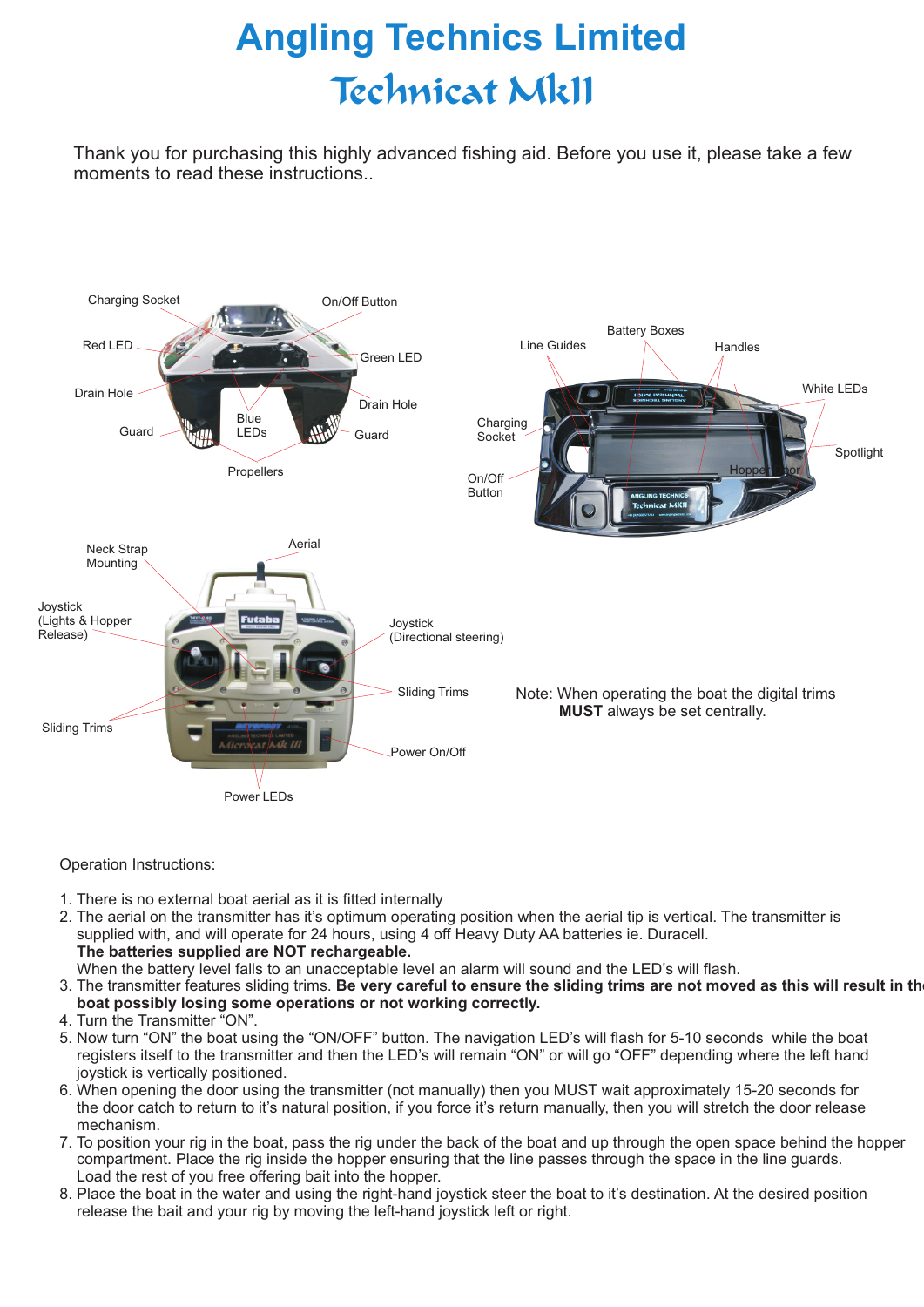- 9. When the hopper is released the boat LED's will go "off" (provided you are using the boat with the navigation lights "ON") until the joystick is back in the central position and the hopper has opened. The hopper can be operate independently of the other controls so you can have the option to release the bait while the boat is moving. When the bait and line has been released guide the boat back to you.
- 10. To get a minimum turning circle simply ensure the boat is not moving and move the right-hand joystick to the left or right (3 O'clock or 9 O'clock) leaving the joystick in the neutral position as far as the forward and reverse is concerned.
- 11. Moving the left-hand joystick (light control) fully back towards yourself will turn the navigation lights (LED's) to the "OFF" position. As you move the same joystick slowly forwards the navigation lights will come "ON" and gradually increase in brightness until they are fully "ON".On the last of the forward movement and when the lever is fully up the spotlight will come "ON". When the LED's are "OFF" they will only come back "ON" at half power (dim)if the boat loses radio signal, and they will stay that way, and the boat will not move, until the radio signal is restored.
- 12. Remove the Technicat Mk11 from the water and gently close the hopper door. Switch "OFF" the boat by pressing the button again.
- 13. Switch "OFF" the transmitter.

# **Lights.**

Lights continuously "ON" - normal operation. Dim lights flashing - radio signal failure to the boat. Two /three second blink - hopper door operated. No lights - transmitter set to "NO LIGHTS" mode.

# **Additional Operating Notes.**

- a. There is no mechanical rudder used in the boat. Its steering is achieved by altering the power to the motors.
- b. The positions of the transmitter control joysticks are directly proportional to the motor power.
- c. The boat possesses a very high degree of manoeuvrability, the maximum turning force being when the throttle joystick is in the central position and the rudder joystick is at extreme right or left.
- d. With the lights (LED's) set to the "OFF" position there is no visual indication that the hopper door have opened.
- e. If it appears that the boat is becoming exhausted and may not make it back to you, then let the boat drift for a while and the batteries will recover enough energy to make the return trip. You may need to do this a couple of times. It is recommended that a bankside or solar charger be used to top up the batteries after every trip, while at the bankside.
- f. If the weed guards become blocked the steering of the boat may become impossible. Putting the boat into reverse will not clear the weed guards. If the boat appears to have a blocked weed guard, let it drift for a while as the offending blockage may fall away from the weed guard.
- g. Should the boat take in water, holding the boat with its bow facing up should drain the water from the rear drain holes. This practice is recommended at all times.
- h. The boat can be used in wind and rain. If the situation gets very difficult while the boat is still on the water, it should be driven into or away from the wind whichever is most convenient.
- i. Do **NOT** use the boat in high winds and choppy conditions.
- j. If the transmitter is turned "OFF" while the boat is still "ON" the boat lights and motors may operate erratically, this is not good practise.
- k. The motors may be operated out of water without fear of damage, unless fouled by a blockage, which interferes with the propellers. **Never** try and remove anything that is fouling the propellers with the batteries still connected.
- l. It is important when the boat is not being charged that the supplied cover is placed over the charging socket. This will prevent anything entering the connector and will help prevent corrosion.
- m. Always pick up the boat gently as a fully loaded boat snatched up may cause excessive strain on the handle and hull structure.
- n. Whilst reversing the boat it may not reverse in a straight line, this is due to the shape of the rear of the boat. To get the best results inch the boat backwards while moving the right hand joystick to the left or right. This will provide steering in reverse.